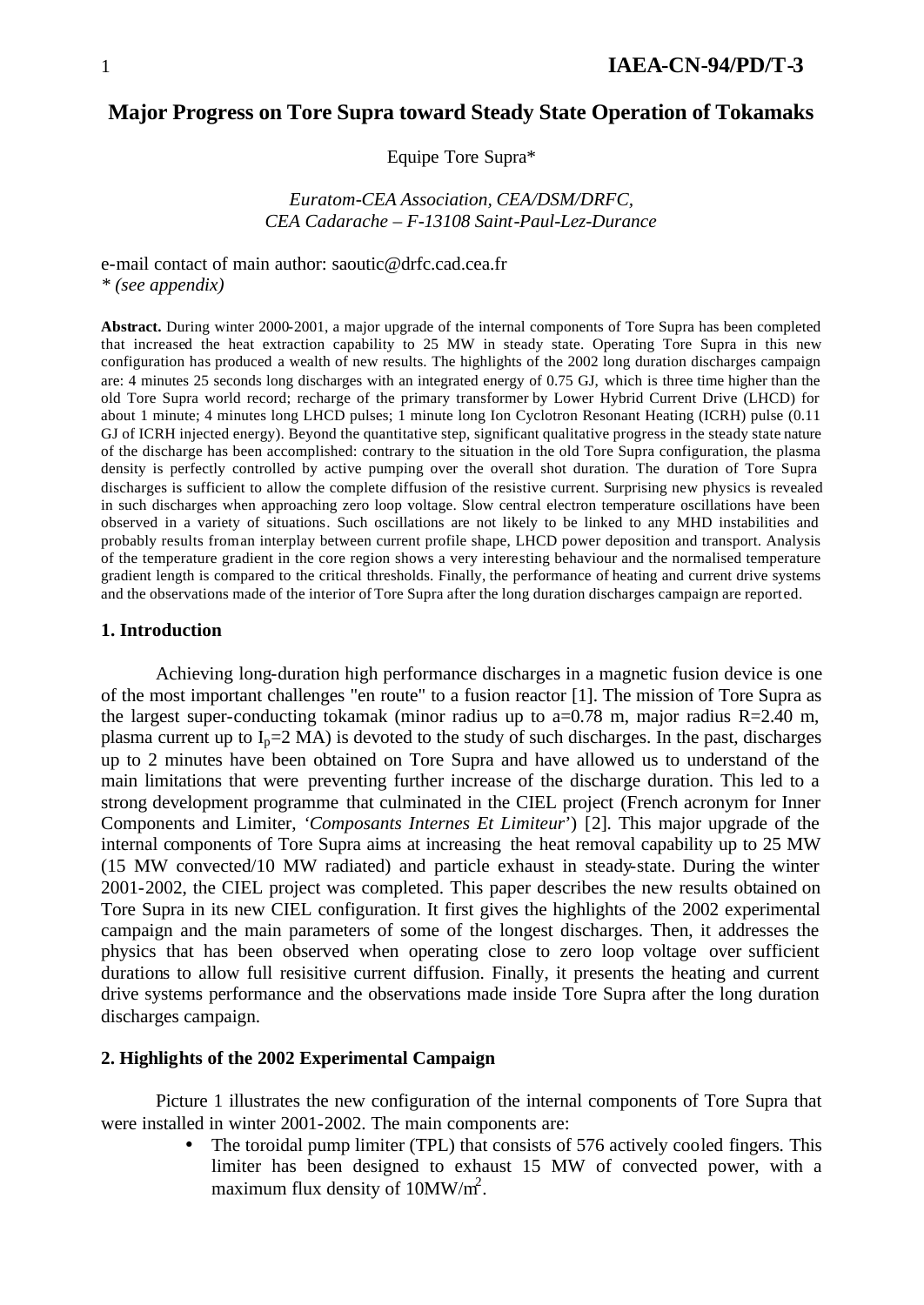- The liner composed of actively cooled stainless steel panels that protect the inner vessel of radiated power.
- Inner bumpers designed to cope with transient load at the beginning and end of the discharge.
- Protection against electron ripple losses.
- Antenna protection outer bumper limiter (APB) that is designed to protect the actively cooled antenna edge limiters from runaway electrons at the beginning of the discharge and is slowly recessed from the plasma after some seconds of operation.

This new configuration has allowed us to explore a new domain of performance, as shown in figure 2 where total integrated energy versus injected power is shown. Performance of the present machines for pulse duration longer than 30 seconds are also displayed in this figure. Highlights are:

- 4 minute 25 second long discharges with an integrated energy of 0.75 GJ, three time higher than the old Tore Supra world record.
- Recharge of the primary transformer by LHCD for about 1 minute.
- 4 minutes long LHCD operation on plasma
- 1 minute long ICRH operation on plasma (0.11 GJ of ICRH injected energy)



*Picture1: Tore Supra new configuration. The blue line identifies one of the ripple losses protections. Figure 2: injected energy vs injected power*

## **3. Main Plasma Parameters of Long Duration Discharges**

The main parameters of the longest discharge, as displayed in Figure 3, were: major radius R=2.42m, minor radius a=0.71m, working gas Deuterium,  $I_p = 0.52$  MA, toroidal magnetic field 4 T, edge safety factor 9.3, central line integrated density 2.5  $10^{19}$ m<sup>2</sup>, central electron temperature  $T_{e0} = 4.8 \text{ keV}$ , central ion temperature  $T_{i0} = 1.3 \text{ keV}$ , effective ion charge 2, radiated power fraction 20%. Note that in this discharge, the low and high Z impurities were maintained at low stationary levels. Loop voltage is less than 0.01 V corresponding to a non inductively driven current fraction of 96 %. At such a low loop voltage, this discharge could have been maintained for several more minutes. However, after 3 minutes of operation, the LHCD power decreases from 3 MW to 2.4 MW, due to klystron problems. Following this drop of LHCD power, MHD activity appears, which further decreases the LHCD efficiency. In consequence, the duration of this discharge was limited by the available poloidal flux.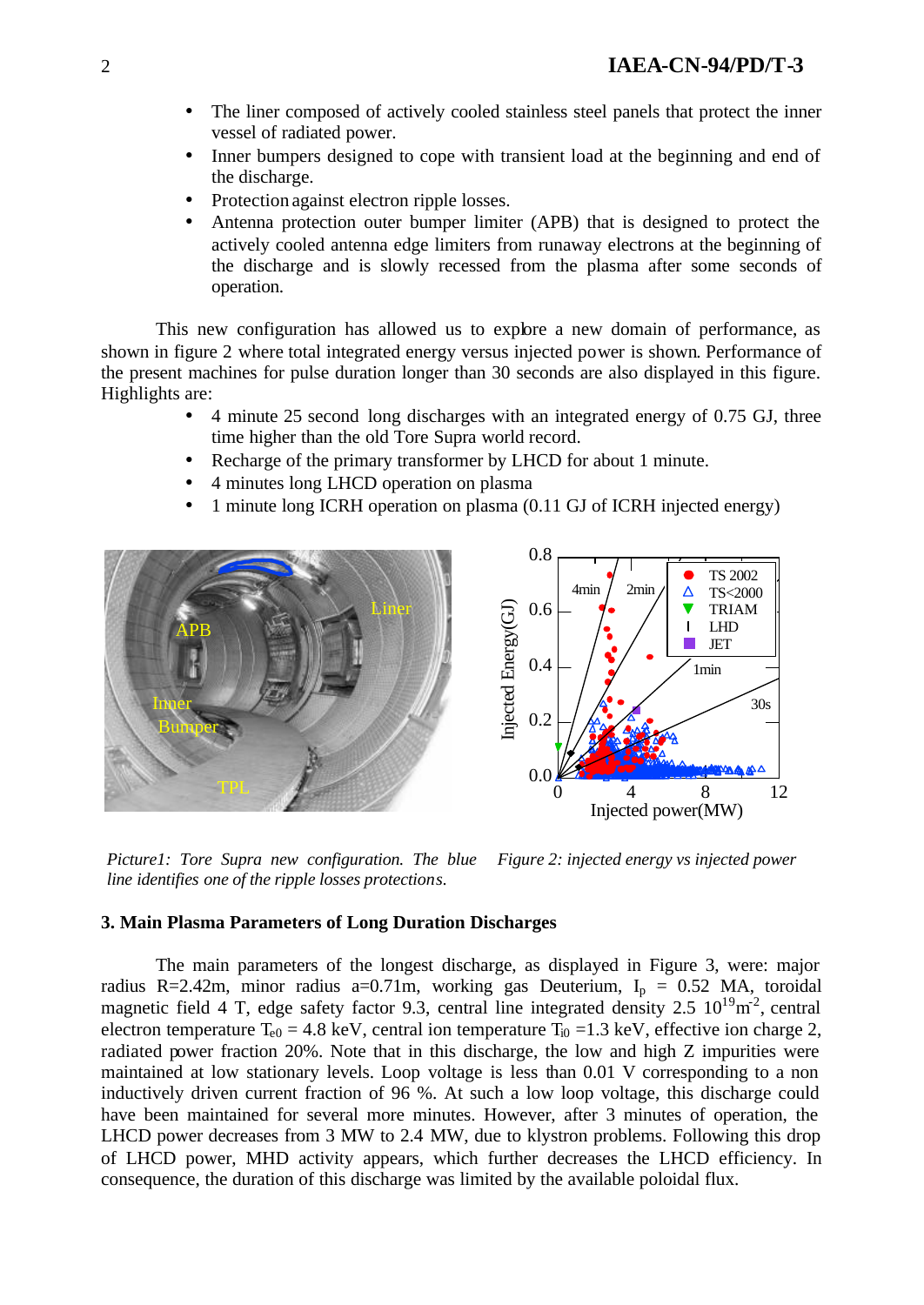

*Figure 3: discharge # 30414. Time evolution of: (a) plasma current (red), loop voltage (green) and LHCD power (blue); (b) central line integrated density (red), Mirnov coil signal (black), electron temperature at normalised radius 0.3 (green), central ion temperature (blue); (c) effective charge (red), FeXV (green) and CuXIX (blue) line brightness.*

The deleterious effect of MHD activity on LHCD efficiency can also be seen in discharge #30448, where the LHCD power was sustained at a level of 3.2 MW over the whole discharge (see Figure 4). A first phase at negative loop voltage is maintained for almost one minute, saving 0.9 Wb on the primary transformer. Though all plasma parameters look stationary, this phase ends with the appearance of an  $m=2$ ,  $n=1$  double tearing mode, linked to the occurrence of a Copper UFO and accompanied by a redistribution of the current profile clearly visible on the time evolution of the internal inductance. This MHD mode remains for 1 minute 30 seconds up to the end of the discharge and is accompanied by a decrease of the LHCD efficiency as can be inferred from the primary flux consumption.

Experiments combining ICRH and LHCD have also been carried out up to a total injected power of 6 MW (3.1 MW LHCD, 2.7 MW ICRH, 0.2 MW ohmic). The present highest injected ene rgy in this scheme was achieved on discharge #30348: duration 124 seconds, total injected energy 0.42 GJ, ICRH pulse duration 65 seconds, ICRH total injected energy 0.11 GJ. Plasma current and LHCD power were the same as for discharge #30414. The central line integrated density was higher  $(3.5 \ 10^{19} \text{m}^2)$  in order to provide a reasonable ICRH power coupling. During the ICRH phase,  $T_{e0}$  rose up to 4 keV, and  $T_{i0}$  up to 1.8 keV. A weak increase of the effective charge (10%) was observed. Note that this type of discharge was performed at high Greenwald fraction (0.8) and relatively high  $\beta_p$  (0.8). The operating loop voltage was lower than 80 mV corresponding to 63% of the current driven by LHCD and 15-20% by bootstrap current.

Beyond the quantitative step, one should stress a huge qualitative progress in the steadystate nature of the discharge as illustrated in Figure 5 comparing the behaviour of density during long duration discharges in the old and new configurations of Tore Supra. In the discharges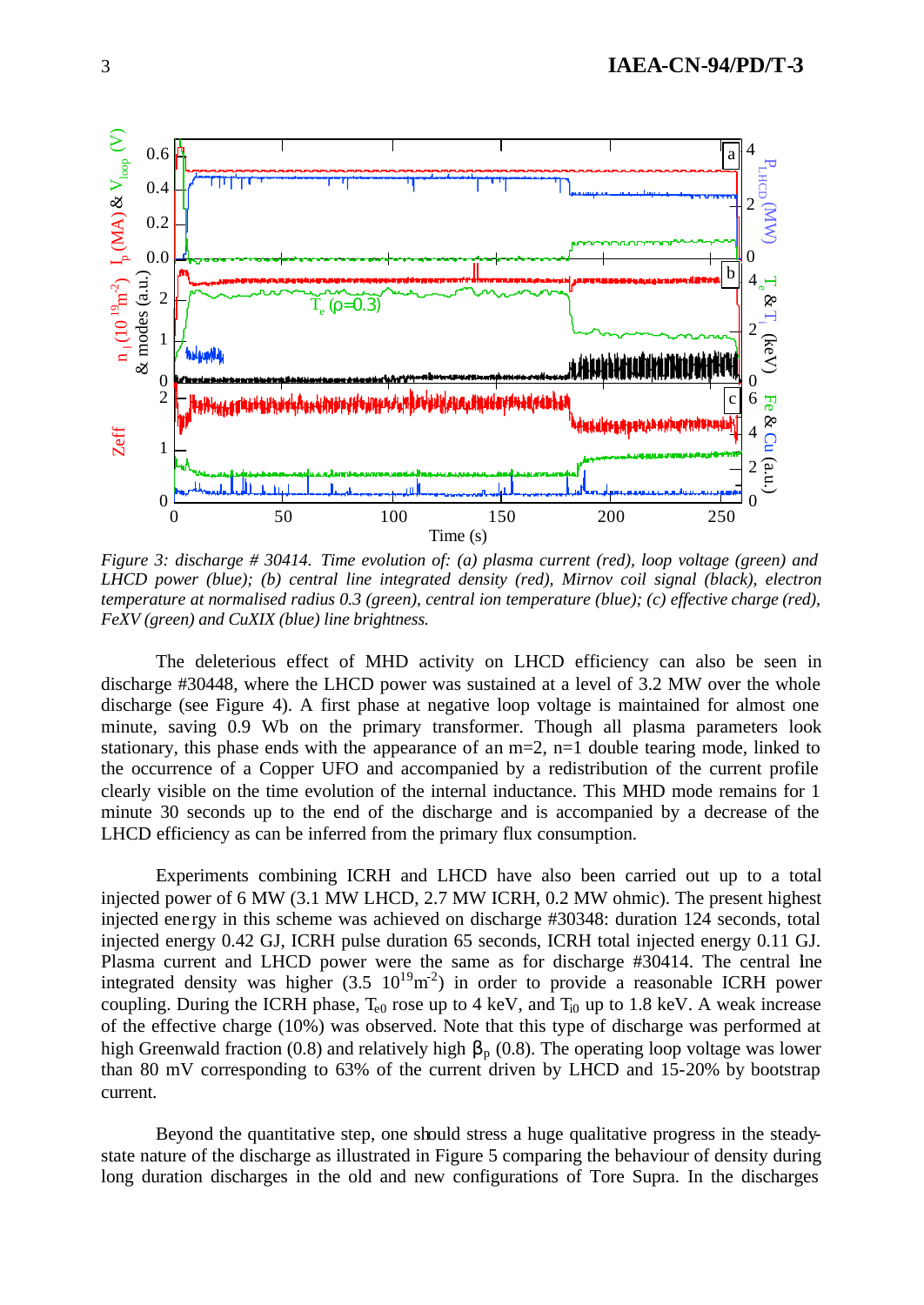4 **IAEA-CN-94/PD/T-3**

performed in the old configuration [3], there always was a steady increase of density after one minute of operation. This was attributed to outgassing of inadequately cooled components located far from the plasma and heated by radiated power. In the present configuration, with all the plasma facing components actively cooled and active pumping, the plasma density is perfectly controlled over 4 minutes despite a higher level of injected power. It is worth noting that particle balance carried out for this discharge indicates that the "wall" is not yet saturated at its end [4] despite the large amount of particle trapped in the walls  $(>127Pa.m<sup>3</sup>)$ . This emphasizes the need to perform longer duration discharge in order to assess the issue of particle control in the presence of a saturated wall.



*Figure 4: discharge #30448. Time evolution of: (a) loop voltage (green) & LHCD power (blue); (b) Poloidal flux (red) & central electron temperature (green); (c) Mirnov coil signal (black) & Cu line brightness (blue*).



*Figure 5: time evolution of central line integrated density (solid line) and LHCD power (dashed line) for discharges #19622 (red, old configuration) and #30414 (blue, new configuration).*

### **4. Physics Issues at Loop Voltage Close to Zero**

The duration of Tore Supra discharges are long enough to allow the complete diffusion of the resistive current. Surprising new physics reveals itself in such discharges, when zero loop voltage is approached. Slow oscillations of the central electron temperature were observed in a variety of situations: LHCD alone, combined LHCD/ICRH and combined LHCD/electron cyclotron current drive (ECCD). Figure 6 displays such oscillations that appear 45 seconds after LHCD power application. These oscillations only affect a narrow central region, inside a normalised radius ( $\rho = r/a$ ) of 0.2. Their frequency ranges from 4 to 8 Hz, with amplitude between 0.5 keV and 1 keV. Analysis of the soft X-ray tomographic system data shows that these oscillations are poloidally symmetric corresponding to a poloidal mode number  $m = 0$  (see Figure 7). As such, they do not reflect the local helicity of the magnetic field (central safety factor,  $q_0 = 1.5$ ). Furthermore, the Mirnov coil signal does not change during these oscillations, whatever the heating scheme. For these reasons, this phenomenon is not likely to be linked to any MHD instability. A natural interpretation would be that we observe the interplay between current profile shape, LHCD power deposition and transport.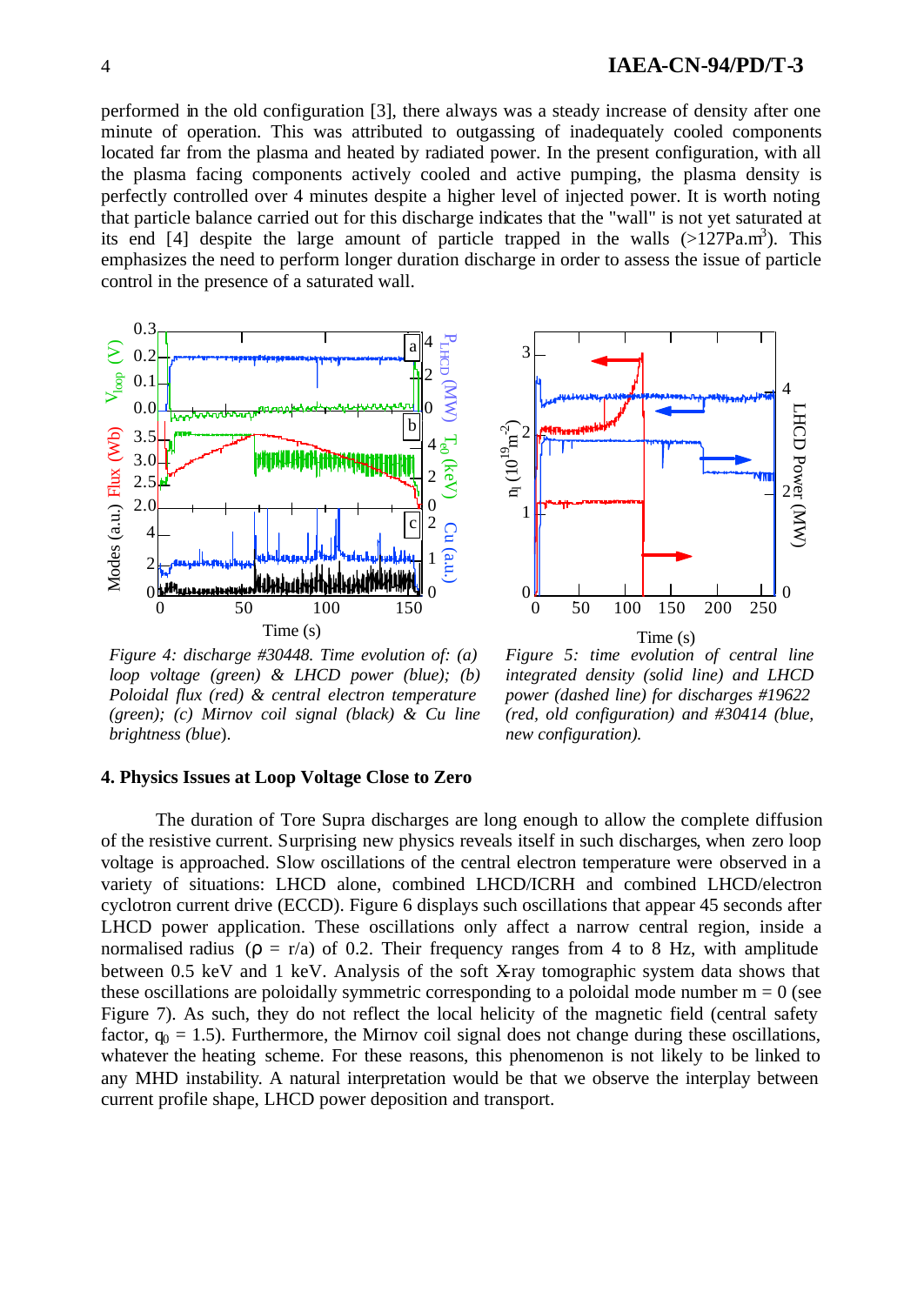



*Figure 7 : tomographic reconstruction of soft X-ray data during one oscillation.*

*Figure 6: time evolution of electron temperature at normalised radius 0, 0.1, 0.18, 0.27 (top), of central electron temperature (red bottom), LHCD power (blue bottom) & Mirnov coil signal (black bottom).*

A typical combined LHCD/ECCD discharge (#30559) is displayed in Figure 8. In this discharge, sustained by 2.5 MW of LHCD power, four pulses of central ECCD (300kW / 5s) were applied, corresponding to the injection of 6 MJ of integrated ECCD energy. Fig. 8a shows that the electron temperature at  $\rho = 0.3$  is stationary with an additional heating effect by ECCD application. In contrast, the behaviour of the central temperature  $T_{e0}$  is very different, exhibiting various phenomena. When the first pulse of ECCD is applied at  $t = 14s$ , e.g. 9s after LHCD application,  $T_{e0}$  rises from 4.8 keV to 5.6 keV with the slow oscillations (type 1) described above (amplitude 0.8 keV). Then, one second later, another type of oscillations (type 2) with small amplitude (0.2keV) appears for more than one second, followed by a phase with type 1 oscillations, up to the end of this ECCD pulse. During the second ECCD pulse (beginning at  $t =$ 29s), type 1 oscillations first appear (Figure 8b). Then, at  $t = 30$  s,  $T_{e0}$  collapses, and type 2 oscillations continue until the end of the second ECCD application. During the following LHCD only phase,  $T_{e0}$  further decreases. A recovery phase then begins (t = 35.3 s), preceding type 1 oscillations, and ends when  $T_{e0}$  reaches its initial level during LHCD. The two last ECCD pulses only exhibit type 1 oscillations. At  $t = 35s$ , the temperature profile is found to be flatter than that at  $t = 28.5s$ , inside the core region of the plasma (Figure 8d). This difference is correlated with the change of the measured Hard-X rays profile within the same core region. These observations strongly suggest interplay between the local heat transport and the LH power deposition linked through the safety factor profiles. Thus, the results figure out the crucial role of the current profile control for steady-state operation.

Analysis of the temperature gradient in the core region shows a very interesting observation. In some phases, the normalised electron temperature gradient length  $R/L_{Te}$  ( $L_{Te}$  =  $|T_e/\nabla T_e|$ ) was found to exceed the critical threshold  $(R/L_{Te})_c$  by a factor of about 2. In Figure 8d, R/L<sub>Te</sub> at  $\rho = 0.25$  is displayed together with both the empirical [5] and theoretical [6] values. The empirical value was determined from a wide database of Tore Supra with Fast Wave Electron heating:  $(R/L_{Te})_c = 5 + 10$  s/q, s being the magnetic shear. The theoretical threshold corresponds to electron temperature gradient (ETG) turbulence, including an offset term according to the results of gyro-kinetic simulations [7]. In this discharge (#30559),  $R/L<sub>Te</sub>$  dithers between phase in excess or not of ETG critical threshold. In contrast, discharge #30414 exhibits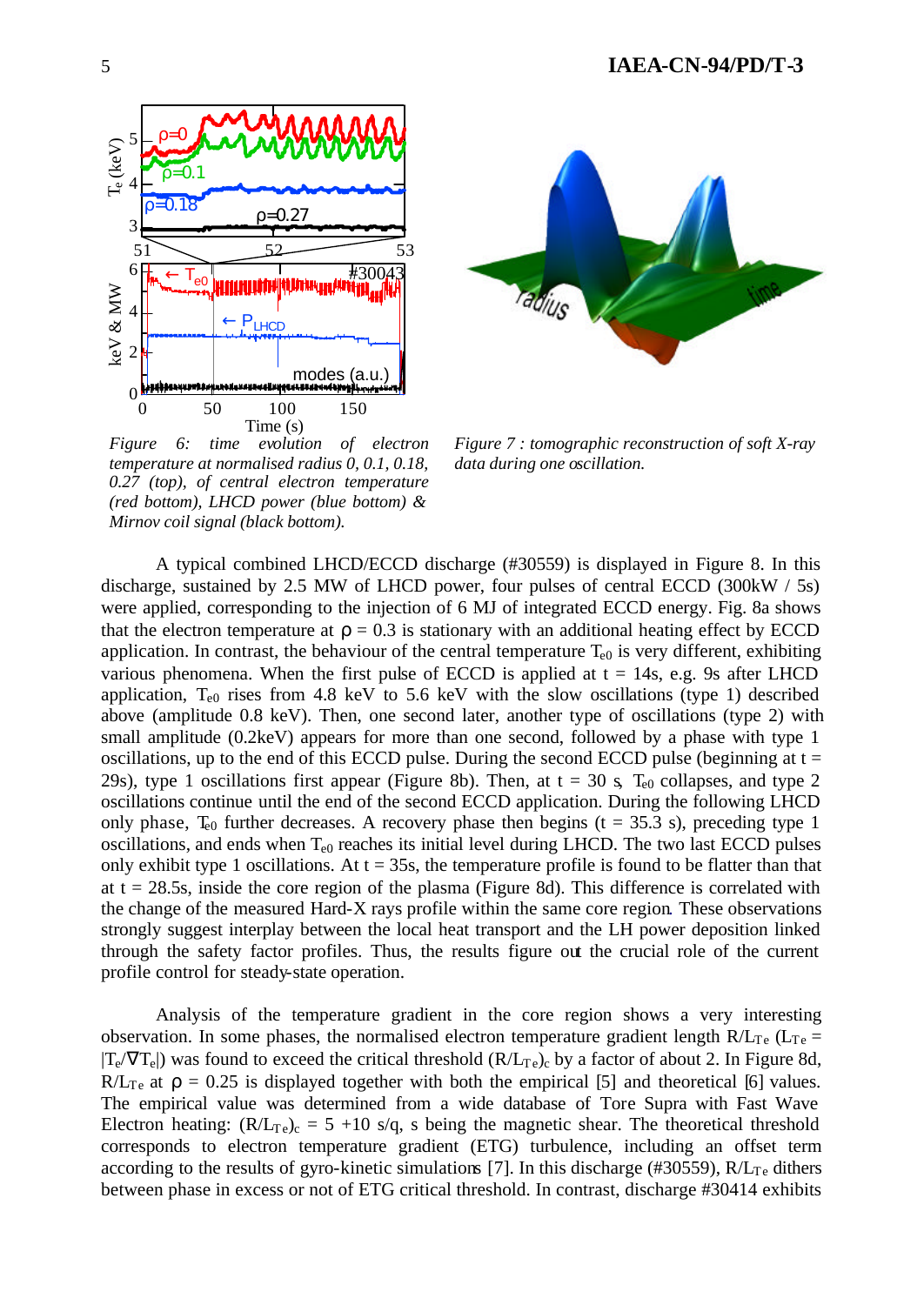

a stationary phase where  $R/L<sub>Te</sub>$  is maintained above twice the critical threshold for over 3 minutes.

*Figure 8: discharge #30559. a) & b) time evolution of central electron temperature (red), electron temperature at normalised radius 0.3 (green), LHCD power (blue), ECCD power multiplied by 5 (magenta); c) time evolution of normalised electron temperature gradient (red), experimental (green) & theoretical (blue) ETG critical threshold; d) electron temperature profile at 28.5 s (red) and 35 s (green).*

### **5. Heating and Current Drive System Performance**

Performing such long duration discharges has allowed us to thoroughly test the additional heating systems of Tore Supra. The LHCD system has been able to deliver up to 3 MW of RF power for 3 min. The ICRH system has been operated for 30 s at a voltage level on the antenna higher than 35 kV, which is the operating voltage foreseen for ITER. One ICRH antenna has delivered 1 MW for 1 minute. Having all plasma facing components of Tore Supra actively cooled has allowed the validation of these performance levels by calorimetric measurement [8]. However, despite these good results, progress has still to be made on the reliability of the heating systems. Indeed, most of the discharges having duration more than 2 minutes, carried out with about 3 MW of LHCD, exhibit a decrease of the LH power during their final phase (Fig. 3, 6), due to problems on klystrons. Knowing that such klystrons have been able to deliver 450 kW for 1000 s on the test bed (compared to 250 kW into plasma during long discharges), one can appreciate the step to be taken when going from test bed to real operation on plasmas. This will be one of the major challenges of the CIMES project (refurbishing of the Tore Supra LHCD system to make it capable to deliver to the plasma 8 MW of power for 1000 s [9]) and certainly a very important lesson to learn for ITER operation.

# **6. Observation inside Tore Supra after the Long Discharges Campaign**

A short programmed opening of Tore Supra took place in August, just after long duration discharge operation at 3 MW injected power level. This opening allowed the verification that the general state of the internal components of Tore Supra was excellent (see picture 9). This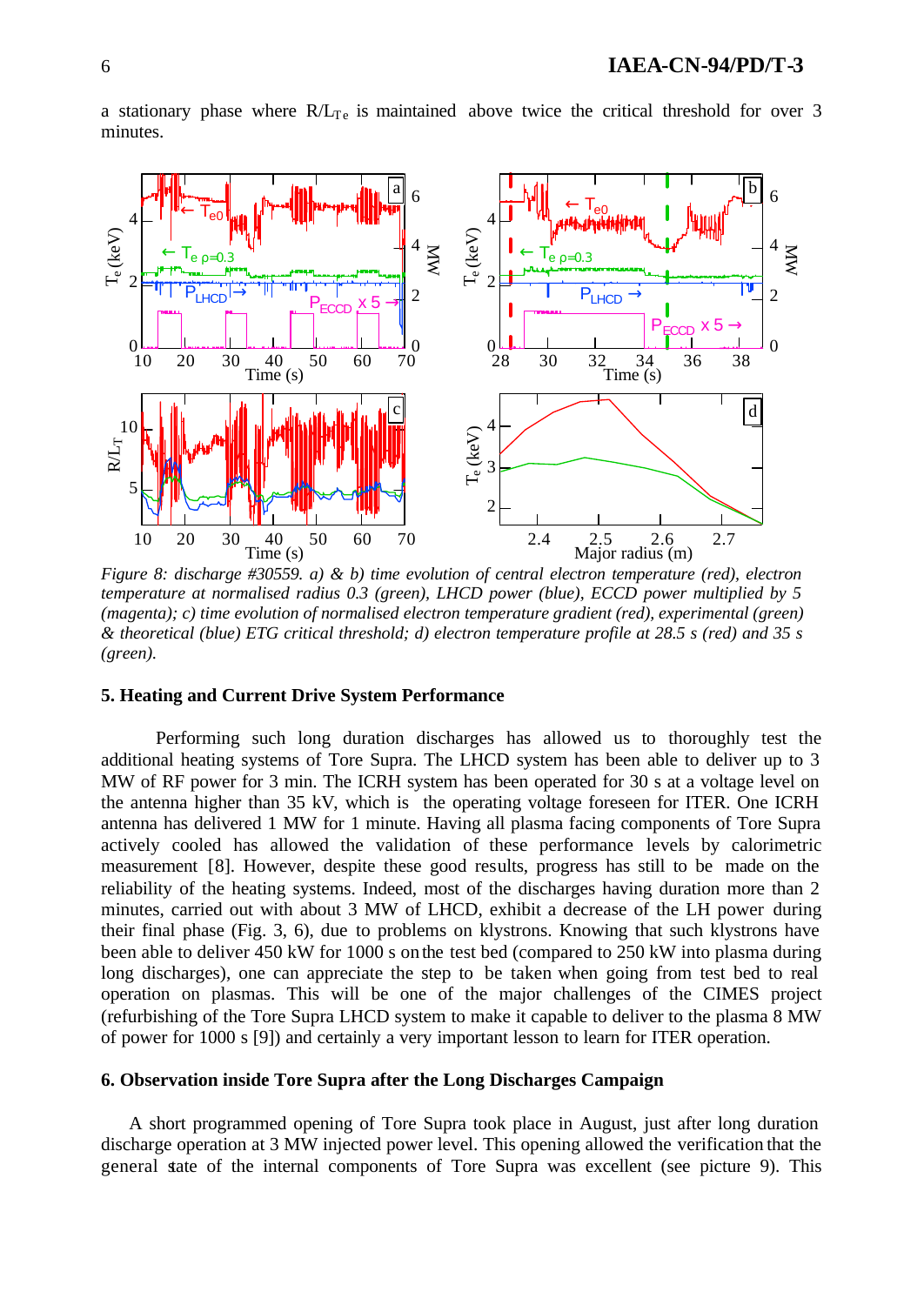observation was confirmed in an opening in October, following a water leak due to the clogging of a water pipe. However, these openings also revealed two interesting phenomena:



*Picture 9: internal components of Tore Supra after the long duration discharges campaign. Darker areas on the TPL correspond to zone of maximum interaction with the plasma.*

- the development of carbon flakes and deposited layers observed in low and medium recycling zone. The redeposition mechanism and the impact of these flakes on the "wall pumping" are under investigation. It is also worth to note that such layers are thermally insulating, thus leading to very high surface temperatures and therefore preventing the actual surface temperature of plasma facing components below these layers to be measured [4].
- some small damage due to losses of fast electrons trapped in the magnetic ripple well were observed in unexpected places (in fact behind actively cooled protections designed to cope with these ripple losses!). The most probable explanation is that due to the resistivity of the B4C covering, the protections get polarised and the particle trajectories are locally modified. B4C has been removed on one protection in order to check this hypothesis. Besides demonstrating the adverse effects that can appear when integrating weak power load over a long duration, this observation also stresses the importance of performing long pulse experiments in a realistic tokamak environment in order to identify all the possible sources of spurious heat loads, even the most complex and unexpected.

## **7 Conclusions**

In its new configuration, Tore Supra can now routinely address the physics and technology of very long duration discharges. This allows the study of a whole set of new and exciting physics. Two major fields of investigation will certainly be:

- The physics of discharge at vanishing loop voltage in a situation where the resistive current diffusion has fully taken place,
- Plasma wall interaction on long time scales in a situation where the plasma facing components work at steady-state temperature.

For these first long duration discharges, the operating scenario was deliberately chosen to be L mode and, in order to avoid difficulties linked to MHD instabilities, the lower hybrid launcher phase was selected to get a monotonic current profile. Despite these measures, the early part of the discharge had to be carefully tailored to avoid MHD activity when reaching low loop voltage. Obviously, the next major challenge for the Tore Supra experimental programme of long duration discharge study will be the feedback control of the current profile for the study of physics at zero loop voltage in advanced scenarios.

Performing long duration discharges requires the integration of various fields of physics and technology. Doing such an integration on Tore Supra has already produced a whole set of key results for ITER and the coming years will certainly produce a full harvest of new results.